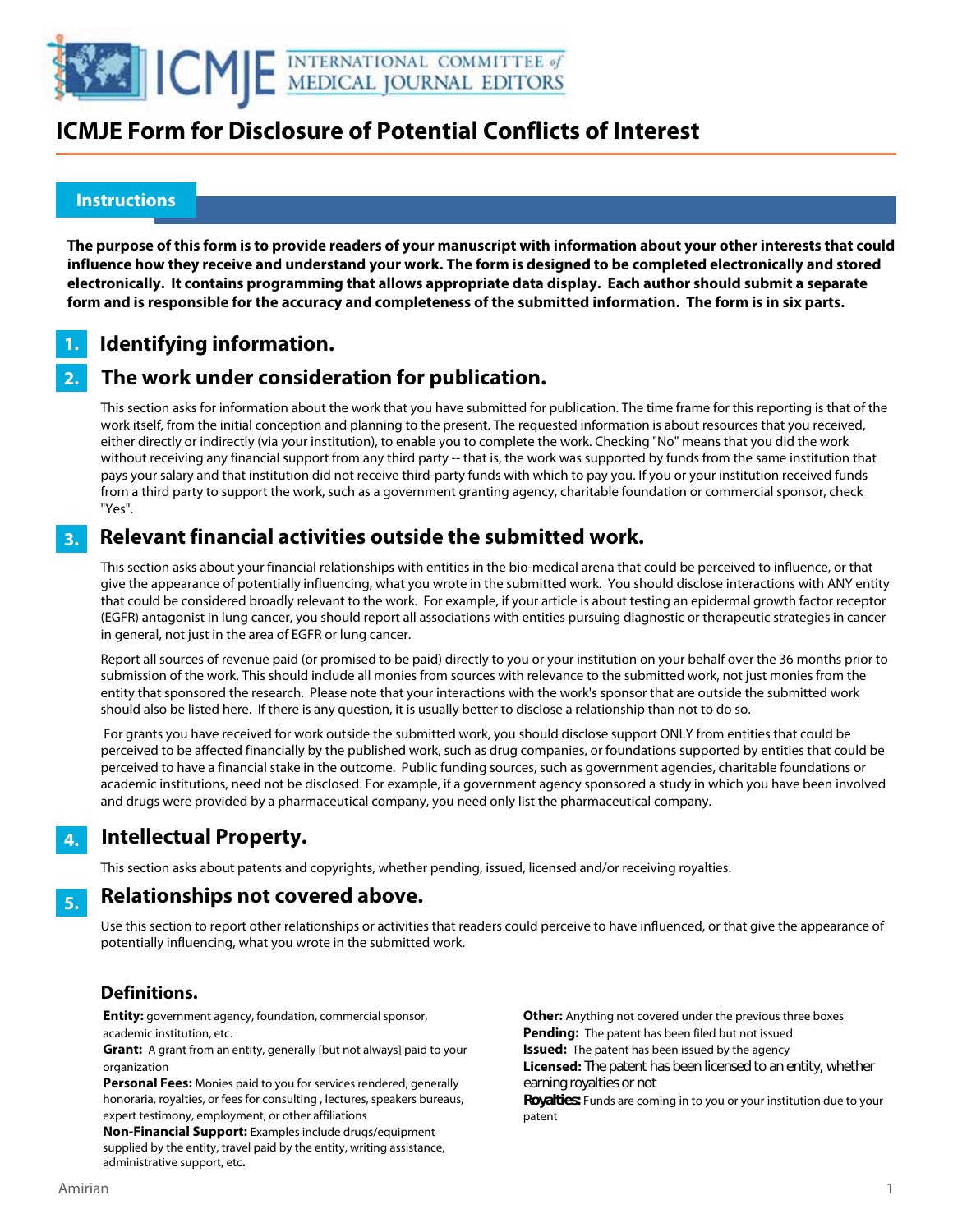

| <b>Section 1.</b><br><b>Identifying Information</b> |                                                                                                                                                                                                                                                                                                                                                                                                          |                             |
|-----------------------------------------------------|----------------------------------------------------------------------------------------------------------------------------------------------------------------------------------------------------------------------------------------------------------------------------------------------------------------------------------------------------------------------------------------------------------|-----------------------------|
| 1. Given Name (First Name)<br>Ilda                  | 2. Surname (Last Name)<br>Amirian                                                                                                                                                                                                                                                                                                                                                                        | 3. Date<br>29-December-2017 |
| 4. Are you the corresponding author?                | No<br>Yes                                                                                                                                                                                                                                                                                                                                                                                                |                             |
| 5. Manuscript Title                                 | Posterior Reversibel Encefalopatisk Syndrom (PRES) - en MRI diagnose, som overses hos gravide.                                                                                                                                                                                                                                                                                                           |                             |
| 6. Manuscript Identifying Number (if you know it)   |                                                                                                                                                                                                                                                                                                                                                                                                          |                             |
|                                                     |                                                                                                                                                                                                                                                                                                                                                                                                          |                             |
| <b>Section 2.</b>                                   | <b>The Work Under Consideration for Publication</b>                                                                                                                                                                                                                                                                                                                                                      |                             |
| statistical analysis, etc.)?                        | Did you or your institution at any time receive payment or services from a third party (government, commercial, private foundation, etc.) for<br>any aspect of the submitted work (including but not limited to grants, data monitoring board, study design, manuscript preparation,                                                                                                                     |                             |
| Are there any relevant conflicts of interest?       | No<br>Yes                                                                                                                                                                                                                                                                                                                                                                                                |                             |
|                                                     |                                                                                                                                                                                                                                                                                                                                                                                                          |                             |
| <b>Section 3.</b>                                   | Relevant financial activities outside the submitted work.                                                                                                                                                                                                                                                                                                                                                |                             |
| Are there any relevant conflicts of interest?       | Place a check in the appropriate boxes in the table to indicate whether you have financial relationships (regardless of amount<br>of compensation) with entities as described in the instructions. Use one line for each entity; add as many lines as you need by<br>clicking the "Add +" box. You should report relationships that were present during the 36 months prior to publication.<br>No<br>Yes |                             |

**Intellectual Property -- Patents & Copyrights**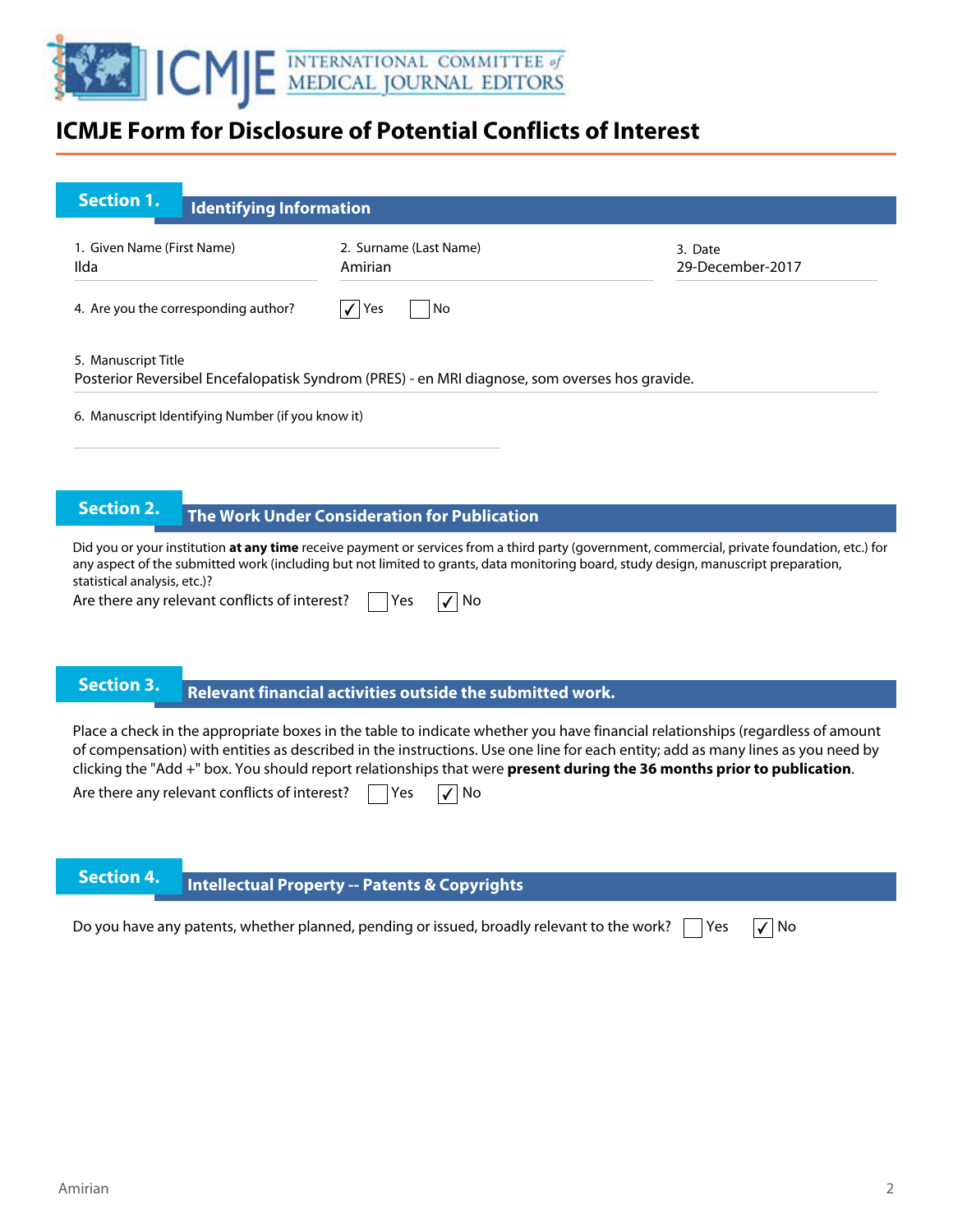

## **Section 5.** Relationships not covered above

Are there other relationships or activities that readers could perceive to have influenced, or that give the appearance of potentially influencing, what you wrote in the submitted work?

Yes, the following relationships/conditions/circumstances are present (explain below):

 $\sqrt{\ }$  No other relationships/conditions/circumstances that present a potential conflict of interest

At the time of manuscript acceptance, journals will ask authors to confirm and, if necessary, update their disclosure statements. On occasion, journals may ask authors to disclose further information about reported relationships.

### **Section 6. Disclosure Statement**

Based on the above disclosures, this form will automatically generate a disclosure statement, which will appear in the box below.

Dr. Amirian has nothing to disclose.

### **Evaluation and Feedback**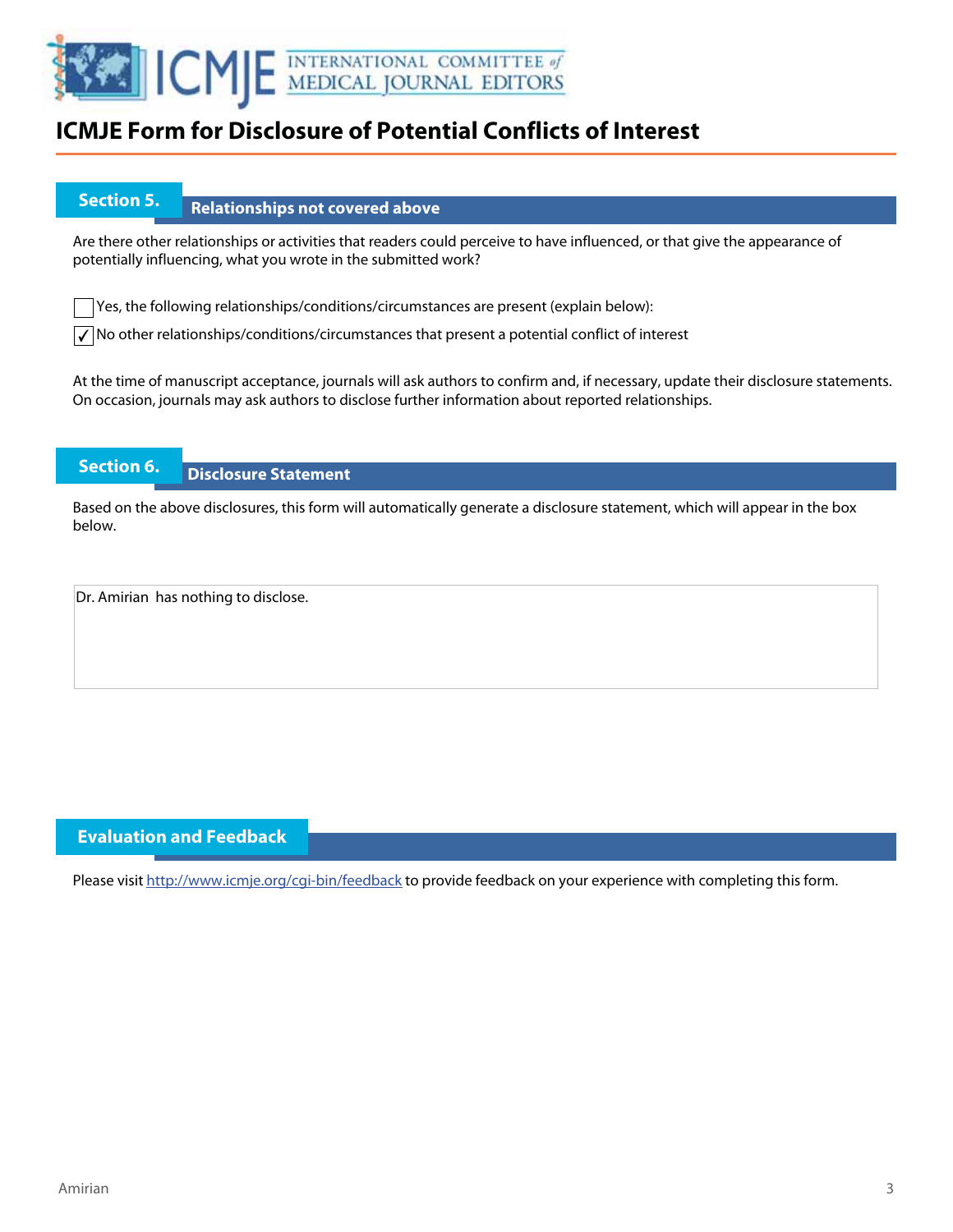

### **Instructions**

l

**The purpose of this form is to provide readers of your manuscript with information about your other interests that could influence how they receive and understand your work. The form is designed to be completed electronically and stored electronically. It contains programming that allows appropriate data display. Each author should submit a separate form and is responsible for the accuracy and completeness of the submitted information. The form is in six parts.** 

#### **Identifying information. 1.**

#### **The work under consideration for publication. 2.**

This section asks for information about the work that you have submitted for publication. The time frame for this reporting is that of the work itself, from the initial conception and planning to the present. The requested information is about resources that you received, either directly or indirectly (via your institution), to enable you to complete the work. Checking "No" means that you did the work without receiving any financial support from any third party -- that is, the work was supported by funds from the same institution that pays your salary and that institution did not receive third-party funds with which to pay you. If you or your institution received funds from a third party to support the work, such as a government granting agency, charitable foundation or commercial sponsor, check "Yes".

#### **Relevant financial activities outside the submitted work. 3.**

This section asks about your financial relationships with entities in the bio-medical arena that could be perceived to influence, or that give the appearance of potentially influencing, what you wrote in the submitted work. You should disclose interactions with ANY entity that could be considered broadly relevant to the work. For example, if your article is about testing an epidermal growth factor receptor (EGFR) antagonist in lung cancer, you should report all associations with entities pursuing diagnostic or therapeutic strategies in cancer in general, not just in the area of EGFR or lung cancer.

Report all sources of revenue paid (or promised to be paid) directly to you or your institution on your behalf over the 36 months prior to submission of the work. This should include all monies from sources with relevance to the submitted work, not just monies from the entity that sponsored the research. Please note that your interactions with the work's sponsor that are outside the submitted work should also be listed here. If there is any question, it is usually better to disclose a relationship than not to do so.

 For grants you have received for work outside the submitted work, you should disclose support ONLY from entities that could be perceived to be affected financially by the published work, such as drug companies, or foundations supported by entities that could be perceived to have a financial stake in the outcome. Public funding sources, such as government agencies, charitable foundations or academic institutions, need not be disclosed. For example, if a government agency sponsored a study in which you have been involved and drugs were provided by a pharmaceutical company, you need only list the pharmaceutical company.

#### **Intellectual Property. 4.**

This section asks about patents and copyrights, whether pending, issued, licensed and/or receiving royalties.

#### **Relationships not covered above. 5.**

Use this section to report other relationships or activities that readers could perceive to have influenced, or that give the appearance of potentially influencing, what you wrote in the submitted work.

### **Definitions.**

**Entity:** government agency, foundation, commercial sponsor, academic institution, etc.

**Grant:** A grant from an entity, generally [but not always] paid to your organization

**Personal Fees:** Monies paid to you for services rendered, generally honoraria, royalties, or fees for consulting , lectures, speakers bureaus, expert testimony, employment, or other affiliations

**Non-Financial Support:** Examples include drugs/equipment supplied by the entity, travel paid by the entity, writing assistance, administrative support, etc**.**

**Other:** Anything not covered under the previous three boxes **Pending:** The patent has been filed but not issued **Issued:** The patent has been issued by the agency **Licensed:** The patent has been licensed to an entity, whether earning royalties or not

**Royalties:** Funds are coming in to you or your institution due to your patent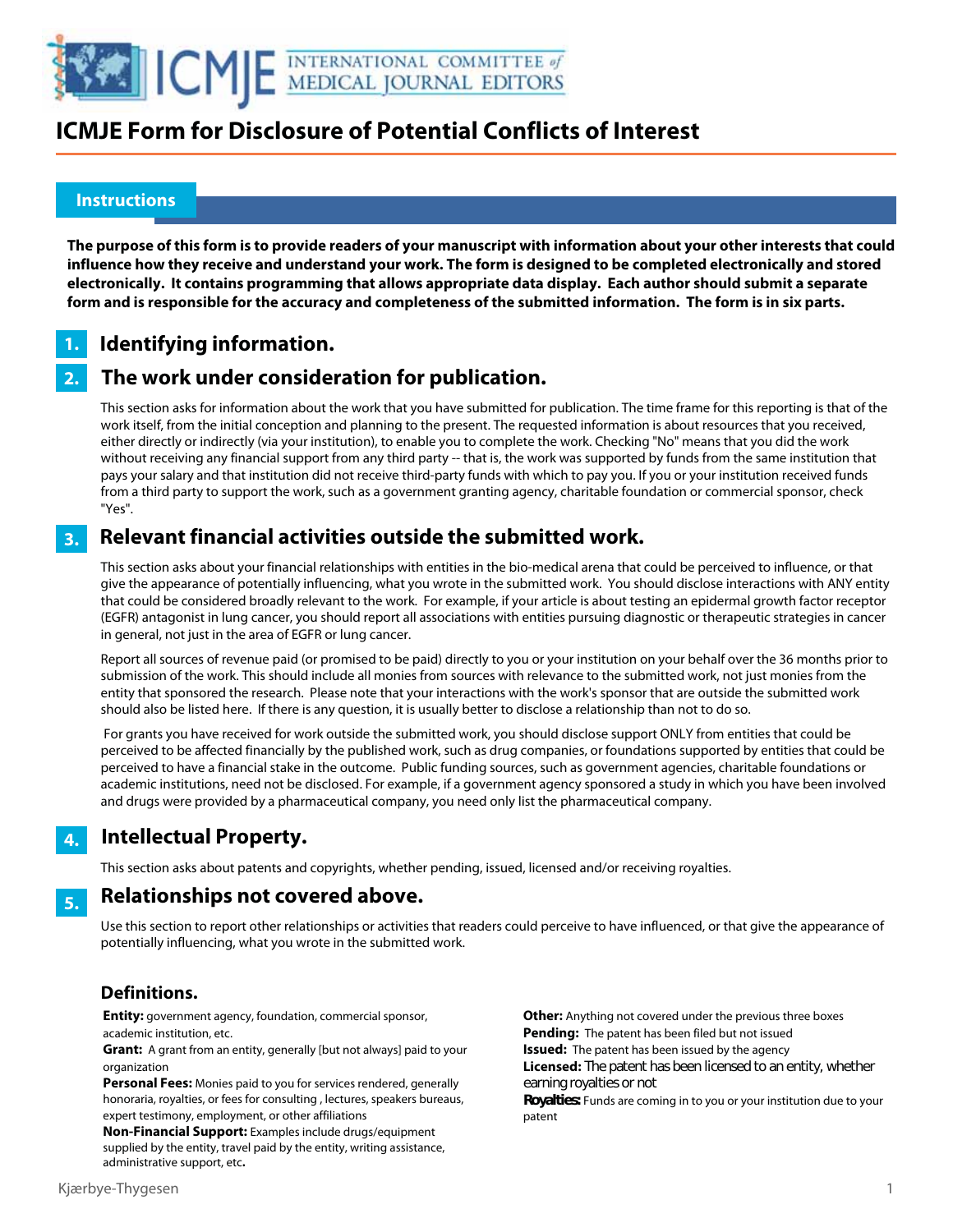

| <b>Section 1.</b>                    |                                                   |                                              |                                                                                                                                     |                                                                                                                                               |
|--------------------------------------|---------------------------------------------------|----------------------------------------------|-------------------------------------------------------------------------------------------------------------------------------------|-----------------------------------------------------------------------------------------------------------------------------------------------|
|                                      | <b>Identifying Information</b>                    |                                              |                                                                                                                                     |                                                                                                                                               |
| 1. Given Name (First Name)<br>Anette |                                                   | 2. Surname (Last Name)<br>Kjærbye-Thygesen   |                                                                                                                                     | 3. Date<br>29-January-2018                                                                                                                    |
|                                      | 4. Are you the corresponding author?              | Yes<br>$\sqrt{ N_{0} }$                      | Corresponding Author's Name<br>Ilda Amirian                                                                                         |                                                                                                                                               |
| 5. Manuscript Title                  |                                                   |                                              | Posterior Reversibel Encefalopatisk Syndrom (PRES) - en MRI diagnose, som overses hos gravide                                       |                                                                                                                                               |
| UFL-01-18-0049                       | 6. Manuscript Identifying Number (if you know it) |                                              |                                                                                                                                     |                                                                                                                                               |
|                                      |                                                   |                                              |                                                                                                                                     |                                                                                                                                               |
| <b>Section 2.</b>                    |                                                   | The Work Under Consideration for Publication |                                                                                                                                     |                                                                                                                                               |
| statistical analysis, etc.)?         |                                                   |                                              | any aspect of the submitted work (including but not limited to grants, data monitoring board, study design, manuscript preparation, | Did you or your institution at any time receive payment or services from a third party (government, commercial, private foundation, etc.) for |
|                                      | Are there any relevant conflicts of interest?     | No<br>Yes.<br>$\checkmark$                   |                                                                                                                                     |                                                                                                                                               |

## **Relevant financial activities outside the submitted work. Section 3. Relevant financial activities outset**

Place a check in the appropriate boxes in the table to indicate whether you have financial relationships (regardless of amount of compensation) with entities as described in the instructions. Use one line for each entity; add as many lines as you need by clicking the "Add +" box. You should report relationships that were **present during the 36 months prior to publication**.

| Are there any relevant conflicts of interest? | <b>Yes</b> | $\sqrt{}$ No |
|-----------------------------------------------|------------|--------------|
|                                               |            |              |

# **Intellectual Property -- Patents & Copyrights**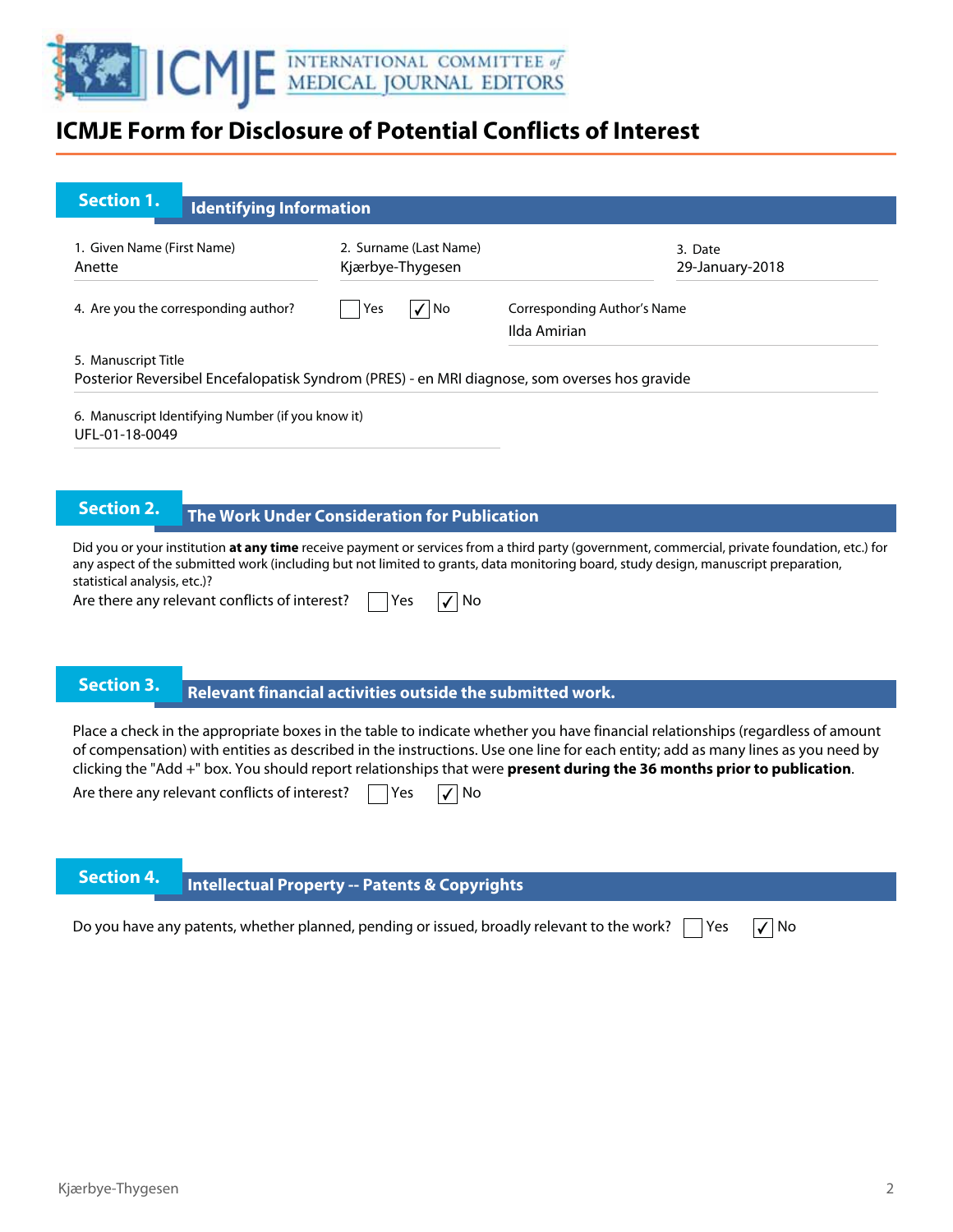

## **Section 5.** Relationships not covered above

Are there other relationships or activities that readers could perceive to have influenced, or that give the appearance of potentially influencing, what you wrote in the submitted work?

Yes, the following relationships/conditions/circumstances are present (explain below):

 $\sqrt{\sqrt{}}$  No other relationships/conditions/circumstances that present a potential conflict of interest

At the time of manuscript acceptance, journals will ask authors to confirm and, if necessary, update their disclosure statements. On occasion, journals may ask authors to disclose further information about reported relationships.

### **Section 6. Disclosure Statement**

Based on the above disclosures, this form will automatically generate a disclosure statement, which will appear in the box below.

Dr. Kjærbye-Thygesen has nothing to disclose.

### **Evaluation and Feedback**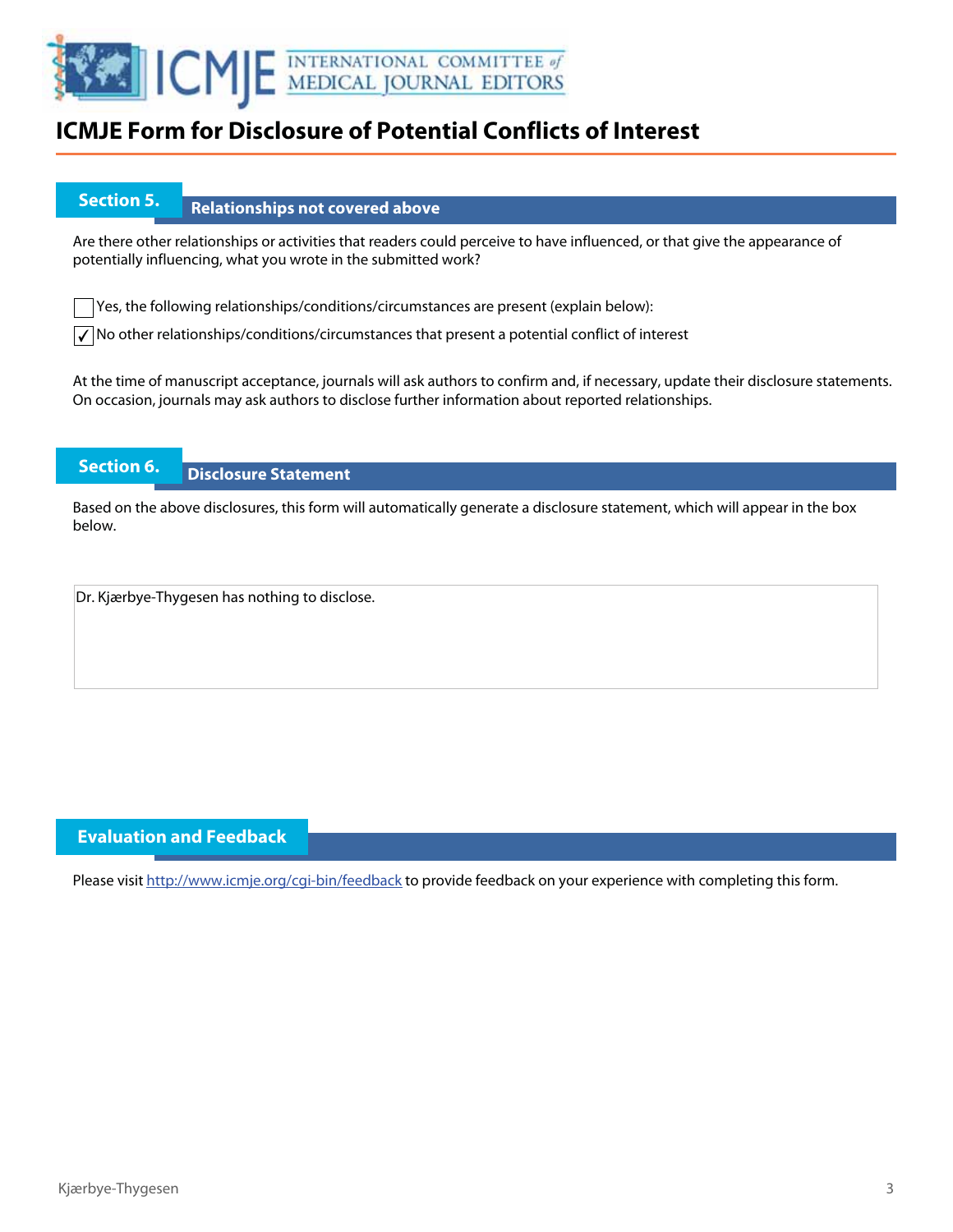

### **Instructions**

l

**The purpose of this form is to provide readers of your manuscript with information about your other interests that could influence how they receive and understand your work. The form is designed to be completed electronically and stored electronically. It contains programming that allows appropriate data display. Each author should submit a separate form and is responsible for the accuracy and completeness of the submitted information. The form is in six parts.** 

#### **Identifying information. 1.**

#### **The work under consideration for publication. 2.**

This section asks for information about the work that you have submitted for publication. The time frame for this reporting is that of the work itself, from the initial conception and planning to the present. The requested information is about resources that you received, either directly or indirectly (via your institution), to enable you to complete the work. Checking "No" means that you did the work without receiving any financial support from any third party -- that is, the work was supported by funds from the same institution that pays your salary and that institution did not receive third-party funds with which to pay you. If you or your institution received funds from a third party to support the work, such as a government granting agency, charitable foundation or commercial sponsor, check "Yes".

#### **Relevant financial activities outside the submitted work. 3.**

This section asks about your financial relationships with entities in the bio-medical arena that could be perceived to influence, or that give the appearance of potentially influencing, what you wrote in the submitted work. You should disclose interactions with ANY entity that could be considered broadly relevant to the work. For example, if your article is about testing an epidermal growth factor receptor (EGFR) antagonist in lung cancer, you should report all associations with entities pursuing diagnostic or therapeutic strategies in cancer in general, not just in the area of EGFR or lung cancer.

Report all sources of revenue paid (or promised to be paid) directly to you or your institution on your behalf over the 36 months prior to submission of the work. This should include all monies from sources with relevance to the submitted work, not just monies from the entity that sponsored the research. Please note that your interactions with the work's sponsor that are outside the submitted work should also be listed here. If there is any question, it is usually better to disclose a relationship than not to do so.

 For grants you have received for work outside the submitted work, you should disclose support ONLY from entities that could be perceived to be affected financially by the published work, such as drug companies, or foundations supported by entities that could be perceived to have a financial stake in the outcome. Public funding sources, such as government agencies, charitable foundations or academic institutions, need not be disclosed. For example, if a government agency sponsored a study in which you have been involved and drugs were provided by a pharmaceutical company, you need only list the pharmaceutical company.

#### **Intellectual Property. 4.**

This section asks about patents and copyrights, whether pending, issued, licensed and/or receiving royalties.

#### **Relationships not covered above. 5.**

Use this section to report other relationships or activities that readers could perceive to have influenced, or that give the appearance of potentially influencing, what you wrote in the submitted work.

### **Definitions.**

**Entity:** government agency, foundation, commercial sponsor, academic institution, etc.

**Grant:** A grant from an entity, generally [but not always] paid to your organization

**Personal Fees:** Monies paid to you for services rendered, generally honoraria, royalties, or fees for consulting , lectures, speakers bureaus, expert testimony, employment, or other affiliations

**Non-Financial Support:** Examples include drugs/equipment supplied by the entity, travel paid by the entity, writing assistance, administrative support, etc**.**

**Other:** Anything not covered under the previous three boxes **Pending:** The patent has been filed but not issued **Issued:** The patent has been issued by the agency **Licensed:** The patent has been licensed to an entity, whether earning royalties or not **Royalties:** Funds are coming in to you or your institution due to your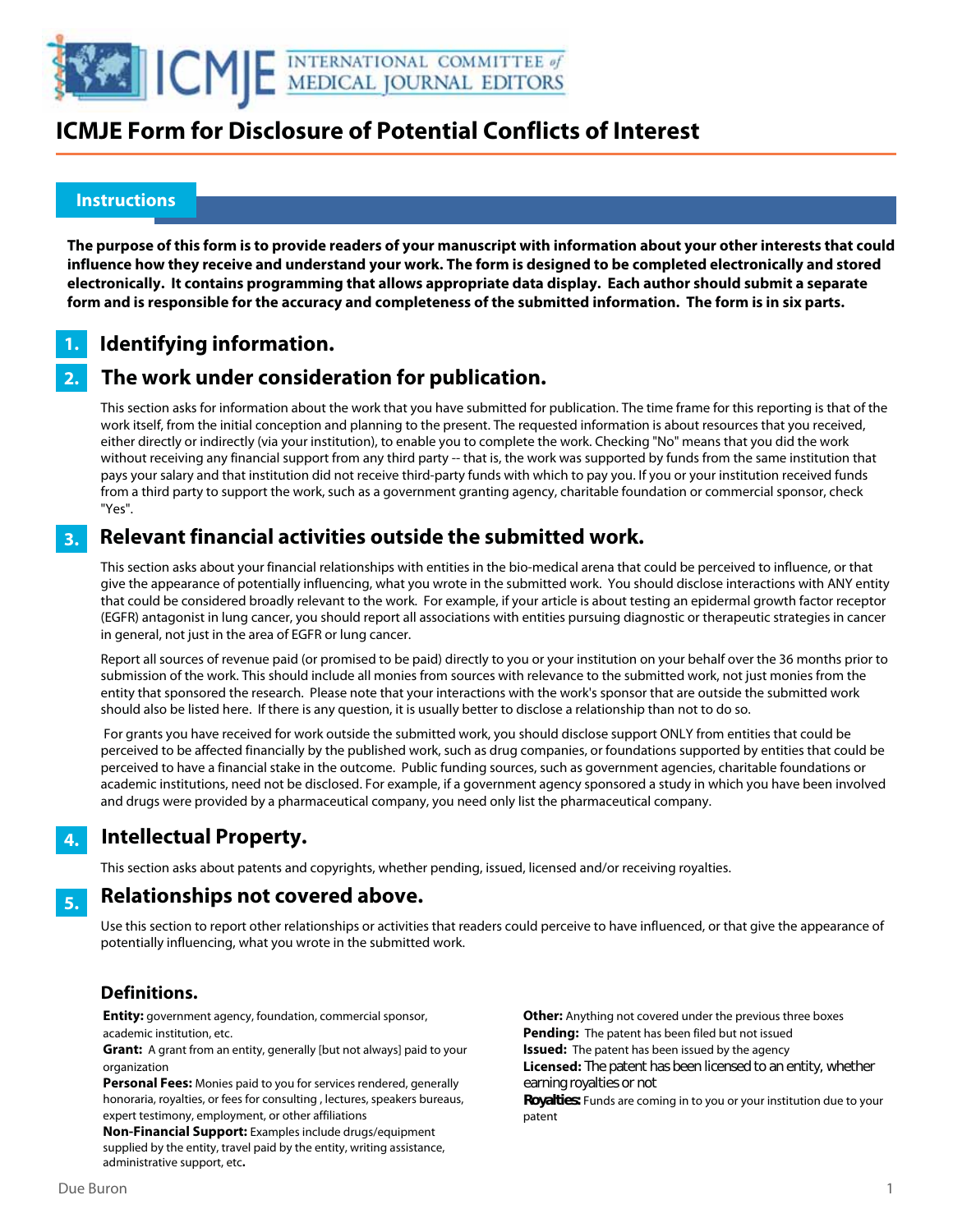

| 1. Given Name (First Name)<br><b>Birgitte</b>                                                                        | 2. Surname (Last Name)<br>Due Buron | 3. Date<br>29-January-2018                  |
|----------------------------------------------------------------------------------------------------------------------|-------------------------------------|---------------------------------------------|
| 4. Are you the corresponding author?                                                                                 | $\sqrt{ N_{0} }$<br>Yes             | Corresponding Author's Name<br>Ilda Amirian |
| 5. Manuscript Title<br>Posterior Reversibel Encefalopatisk Syndrom (PRES) - en MRI diagnose, som overses hos gravide |                                     |                                             |
|                                                                                                                      |                                     |                                             |
| UFL-01-18-0049                                                                                                       |                                     |                                             |
| 6. Manuscript Identifying Number (if you know it)<br><b>Section 2.</b>                                               |                                     |                                             |

Did you or your institution **at any time** receive payment or services from a third party (government, commercial, private foundation, etc.) for any aspect of the submitted work (including but not limited to grants, data monitoring board, study design, manuscript preparation, statistical analysis, etc.)?

 $\sqrt{\phantom{a}}$  No

| Are there any relevant conflicts of interest? |  | Yes |
|-----------------------------------------------|--|-----|
|-----------------------------------------------|--|-----|

## **Relevant financial activities outside the submitted work. Section 3. Relevant financial activities outset**

Place a check in the appropriate boxes in the table to indicate whether you have financial relationships (regardless of amount of compensation) with entities as described in the instructions. Use one line for each entity; add as many lines as you need by clicking the "Add +" box. You should report relationships that were **present during the 36 months prior to publication**.

| Are there any relevant conflicts of interest? | <b>Yes</b> | $\sqrt{}$ No |
|-----------------------------------------------|------------|--------------|
|                                               |            |              |

# **Intellectual Property -- Patents & Copyrights**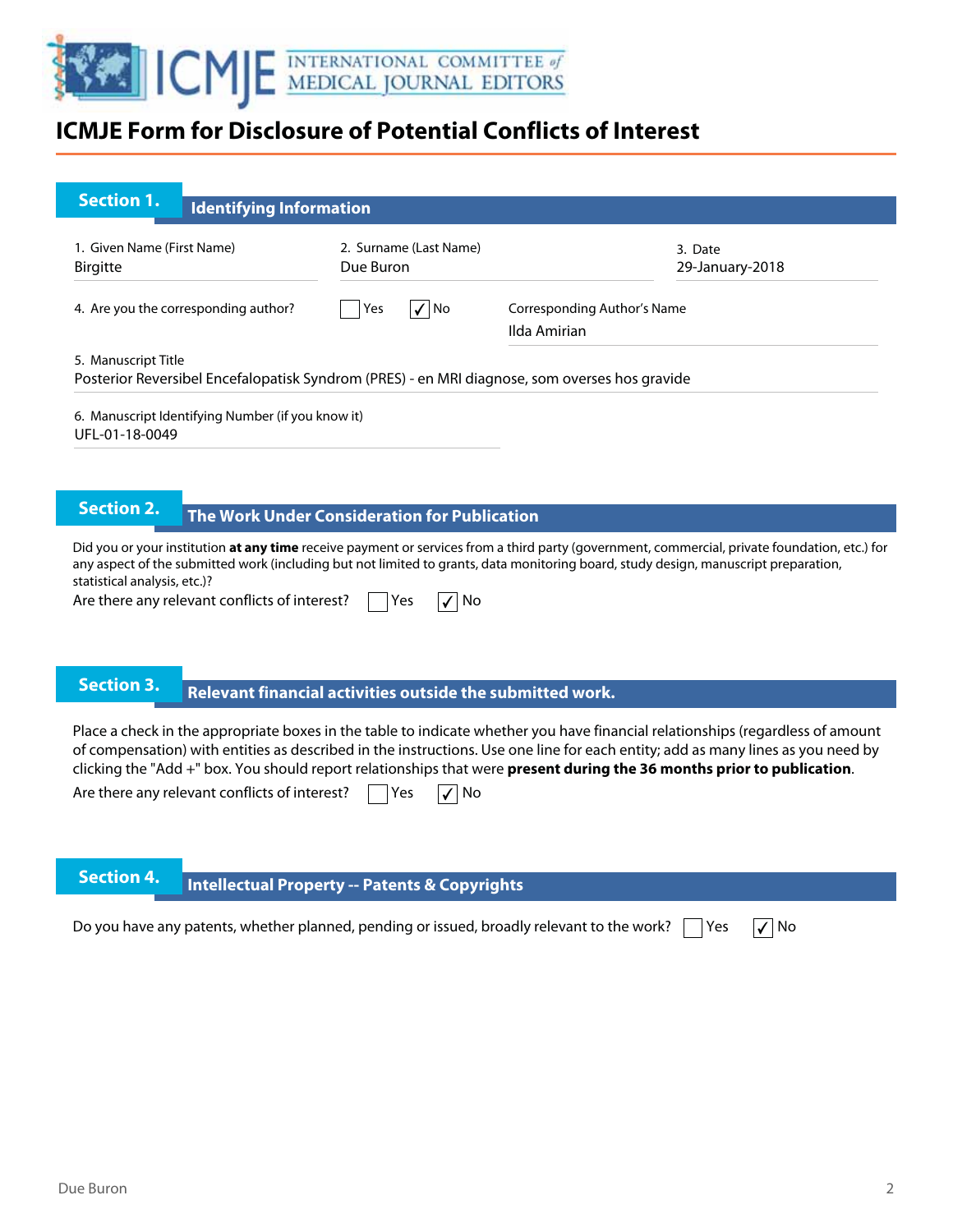

## **Section 5.** Relationships not covered above

Are there other relationships or activities that readers could perceive to have influenced, or that give the appearance of potentially influencing, what you wrote in the submitted work?

Yes, the following relationships/conditions/circumstances are present (explain below):

 $\sqrt{\ }$  No other relationships/conditions/circumstances that present a potential conflict of interest

At the time of manuscript acceptance, journals will ask authors to confirm and, if necessary, update their disclosure statements. On occasion, journals may ask authors to disclose further information about reported relationships.

### **Section 6. Disclosure Statement**

Based on the above disclosures, this form will automatically generate a disclosure statement, which will appear in the box below.

Dr. Due Buron has nothing to disclose.

### **Evaluation and Feedback**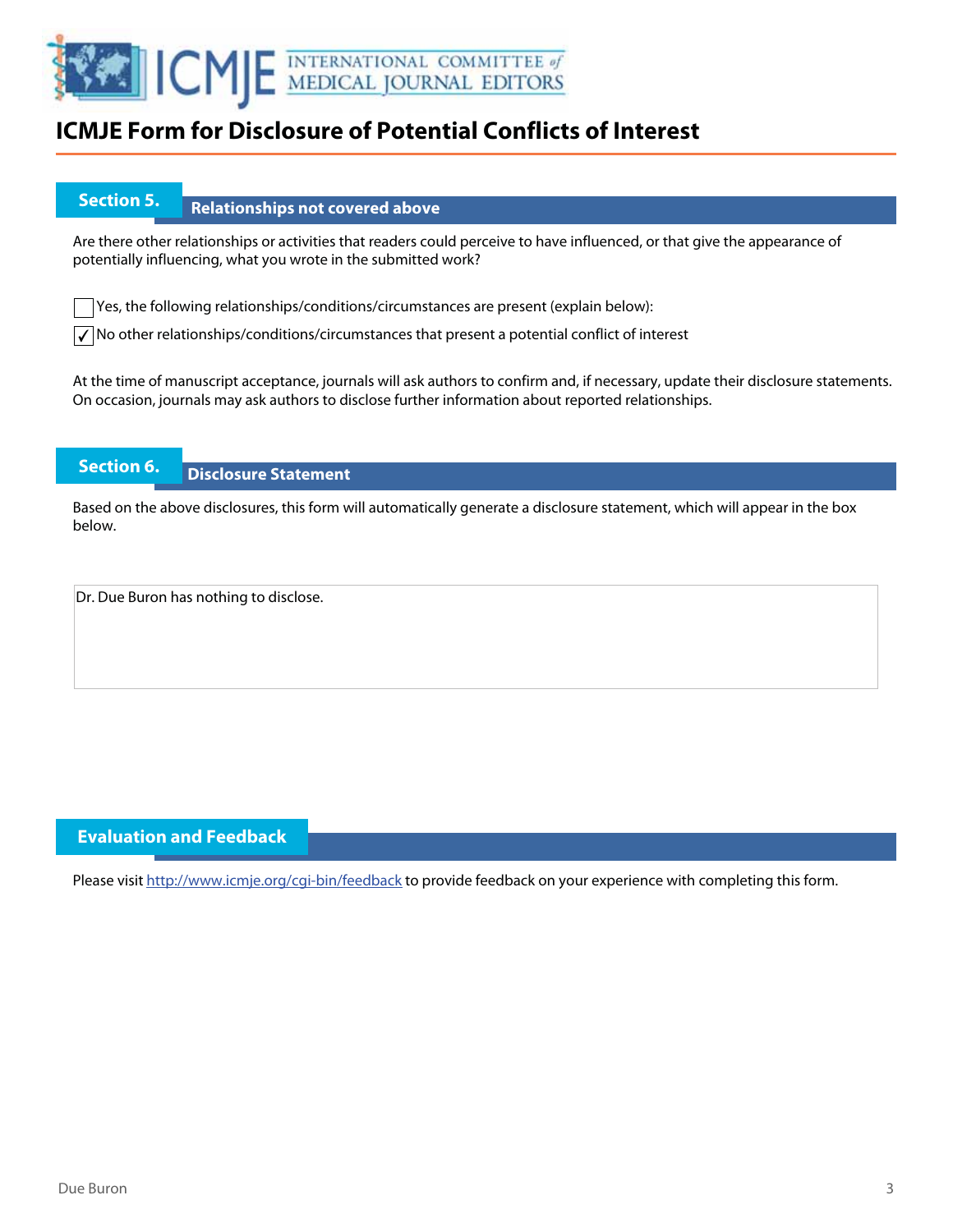

### **Instructions**

l

**The purpose of this form is to provide readers of your manuscript with information about your other interests that could influence how they receive and understand your work. The form is designed to be completed electronically and stored electronically. It contains programming that allows appropriate data display. Each author should submit a separate form and is responsible for the accuracy and completeness of the submitted information. The form is in six parts.** 

#### **Identifying information. 1.**

#### **The work under consideration for publication. 2.**

This section asks for information about the work that you have submitted for publication. The time frame for this reporting is that of the work itself, from the initial conception and planning to the present. The requested information is about resources that you received, either directly or indirectly (via your institution), to enable you to complete the work. Checking "No" means that you did the work without receiving any financial support from any third party -- that is, the work was supported by funds from the same institution that pays your salary and that institution did not receive third-party funds with which to pay you. If you or your institution received funds from a third party to support the work, such as a government granting agency, charitable foundation or commercial sponsor, check "Yes".

#### **Relevant financial activities outside the submitted work. 3.**

This section asks about your financial relationships with entities in the bio-medical arena that could be perceived to influence, or that give the appearance of potentially influencing, what you wrote in the submitted work. You should disclose interactions with ANY entity that could be considered broadly relevant to the work. For example, if your article is about testing an epidermal growth factor receptor (EGFR) antagonist in lung cancer, you should report all associations with entities pursuing diagnostic or therapeutic strategies in cancer in general, not just in the area of EGFR or lung cancer.

Report all sources of revenue paid (or promised to be paid) directly to you or your institution on your behalf over the 36 months prior to submission of the work. This should include all monies from sources with relevance to the submitted work, not just monies from the entity that sponsored the research. Please note that your interactions with the work's sponsor that are outside the submitted work should also be listed here. If there is any question, it is usually better to disclose a relationship than not to do so.

 For grants you have received for work outside the submitted work, you should disclose support ONLY from entities that could be perceived to be affected financially by the published work, such as drug companies, or foundations supported by entities that could be perceived to have a financial stake in the outcome. Public funding sources, such as government agencies, charitable foundations or academic institutions, need not be disclosed. For example, if a government agency sponsored a study in which you have been involved and drugs were provided by a pharmaceutical company, you need only list the pharmaceutical company.

### **Intellectual Property. 4.**

This section asks about patents and copyrights, whether pending, issued, licensed and/or receiving royalties.

#### **Relationships not covered above. 5.**

Use this section to report other relationships or activities that readers could perceive to have influenced, or that give the appearance of potentially influencing, what you wrote in the submitted work.

### **Definitions.**

**Entity:** government agency, foundation, commercial sponsor, academic institution, etc.

**Grant:** A grant from an entity, generally [but not always] paid to your organization

**Personal Fees:** Monies paid to you for services rendered, generally honoraria, royalties, or fees for consulting , lectures, speakers bureaus, expert testimony, employment, or other affiliations

**Non-Financial Support:** Examples include drugs/equipment supplied by the entity, travel paid by the entity, writing assistance, administrative support, etc**.**

**Other:** Anything not covered under the previous three boxes **Pending:** The patent has been filed but not issued **Issued:** The patent has been issued by the agency **Licensed:** The patent has been licensed to an entity, whether earning royalties or not **Royalties:** Funds are coming in to you or your institution due to your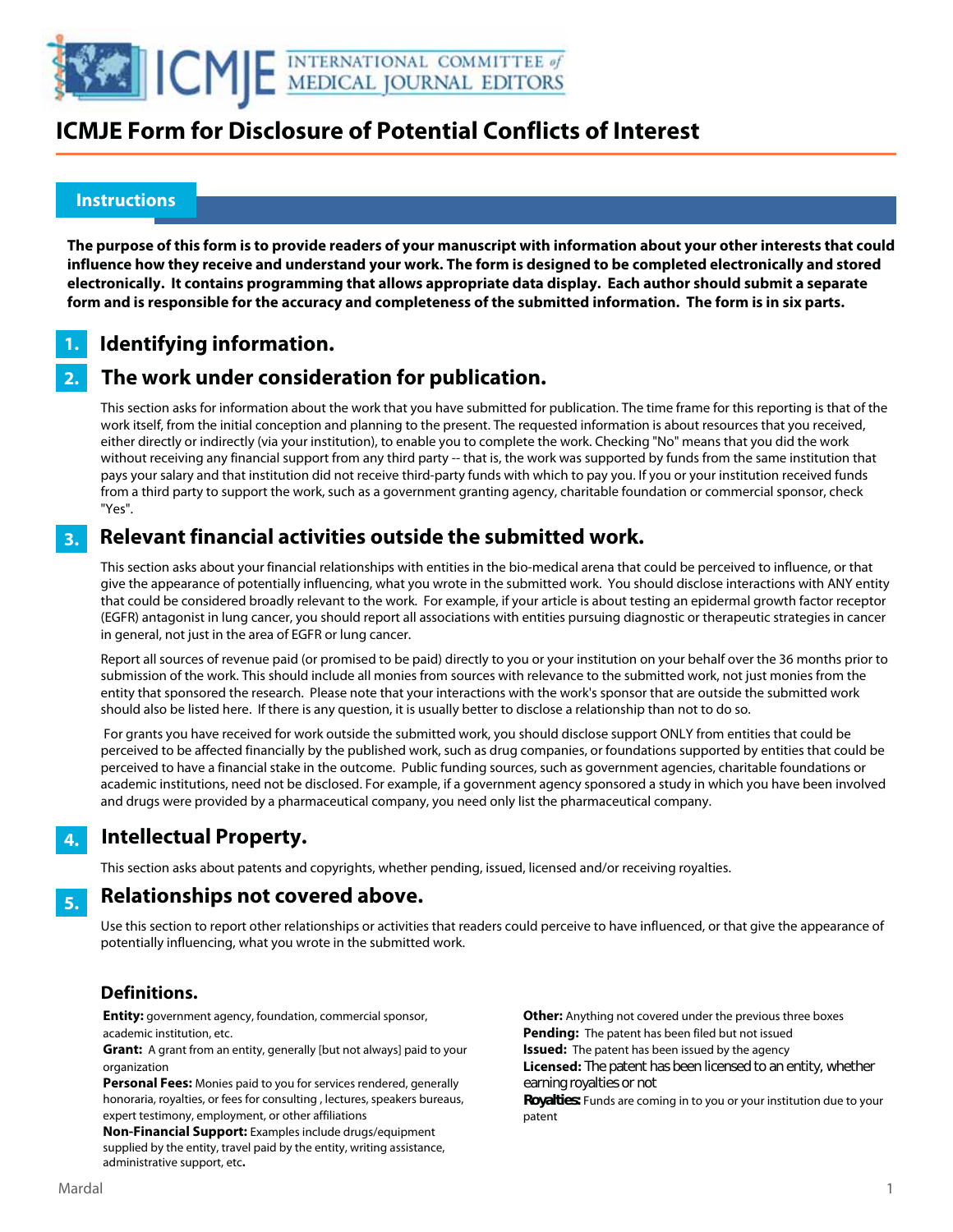

| <b>Section 1.</b>                     | <b>Identifying Information</b>                      |        |                        |                                                                                               |                            |
|---------------------------------------|-----------------------------------------------------|--------|------------------------|-----------------------------------------------------------------------------------------------|----------------------------|
|                                       |                                                     |        |                        |                                                                                               |                            |
| 1. Given Name (First Name)<br>Cecilie |                                                     | Mardal | 2. Surname (Last Name) |                                                                                               | 3. Date<br>29-January-2018 |
|                                       | 4. Are you the corresponding author?                | Yes    | $\sqrt{ N_{0} }$       | Corresponding Author's Name<br>Ilda Amirian                                                   |                            |
| 5. Manuscript Title                   |                                                     |        |                        | Posterior Reversibel Encefalopatisk Syndrom (PRES) - en MRI diagnose, som overses hos gravide |                            |
| UFL-01-18-0049                        | 6. Manuscript Identifying Number (if you know it)   |        |                        |                                                                                               |                            |
|                                       |                                                     |        |                        |                                                                                               |                            |
| <b>Section 2.</b>                     | <b>The Work Under Consideration for Publication</b> |        |                        |                                                                                               |                            |

Did you or your institution **at any time** receive payment or services from a third party (government, commercial, private foundation, etc.) for any aspect of the submitted work (including but not limited to grants, data monitoring board, study design, manuscript preparation, statistical analysis, etc.)?

| Are there any relevant conflicts of interest? | <b>Yes</b> |  | $\vert\bm\sqrt{}\vert$ No |
|-----------------------------------------------|------------|--|---------------------------|
|-----------------------------------------------|------------|--|---------------------------|

## **Relevant financial activities outside the submitted work. Section 3. Relevant financial activities outset**

Place a check in the appropriate boxes in the table to indicate whether you have financial relationships (regardless of amount of compensation) with entities as described in the instructions. Use one line for each entity; add as many lines as you need by clicking the "Add +" box. You should report relationships that were **present during the 36 months prior to publication**.

| Are there any relevant conflicts of interest? | <b>Yes</b> | $\sqrt{}$ No |
|-----------------------------------------------|------------|--------------|
|                                               |            |              |

# **Intellectual Property -- Patents & Copyrights**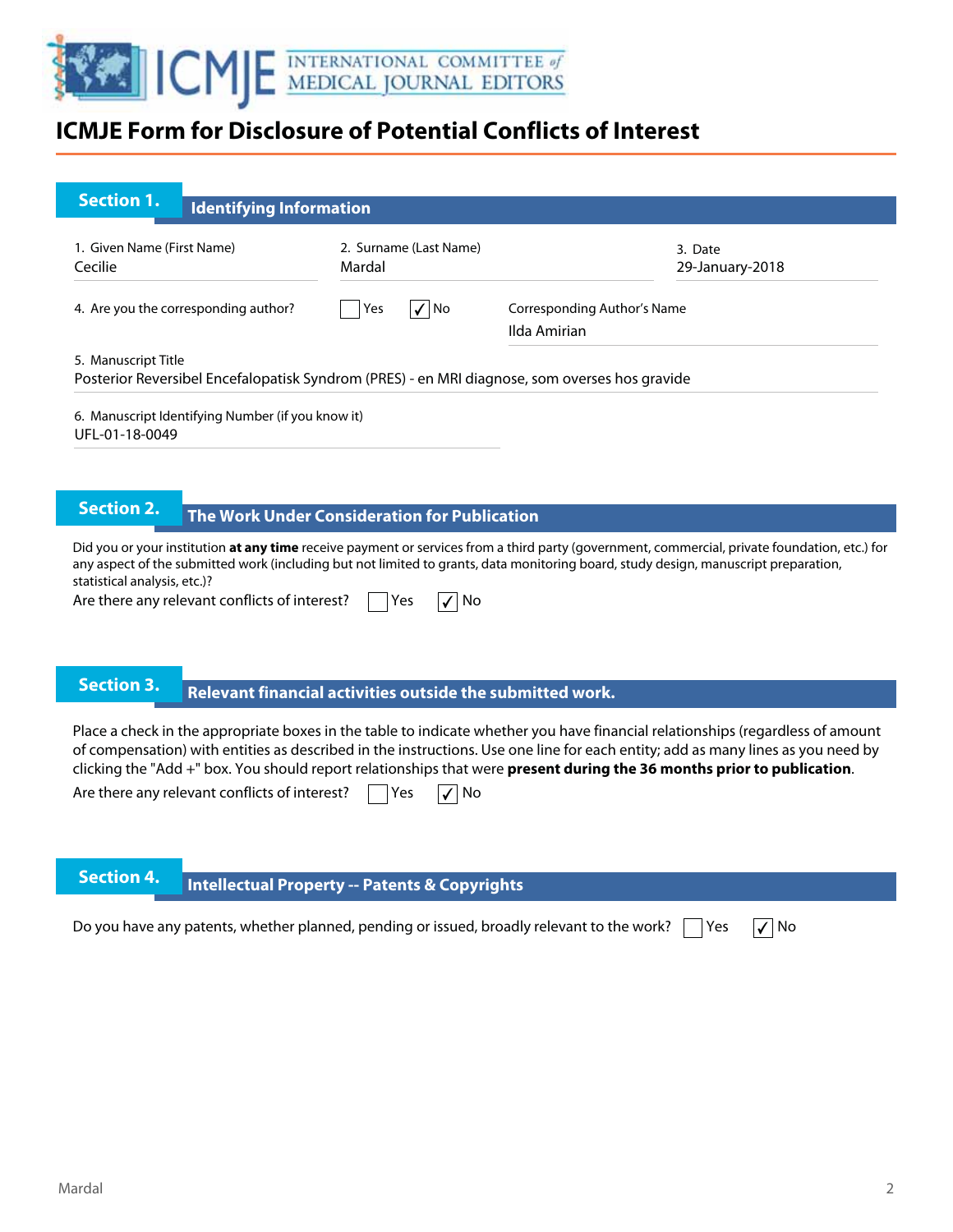

## **Section 5.** Relationships not covered above

Are there other relationships or activities that readers could perceive to have influenced, or that give the appearance of potentially influencing, what you wrote in the submitted work?

Yes, the following relationships/conditions/circumstances are present (explain below):

 $\sqrt{\ }$  No other relationships/conditions/circumstances that present a potential conflict of interest

At the time of manuscript acceptance, journals will ask authors to confirm and, if necessary, update their disclosure statements. On occasion, journals may ask authors to disclose further information about reported relationships.

### **Section 6. Disclosure Statement**

Based on the above disclosures, this form will automatically generate a disclosure statement, which will appear in the box below.

Dr. Mardal has nothing to disclose.

### **Evaluation and Feedback**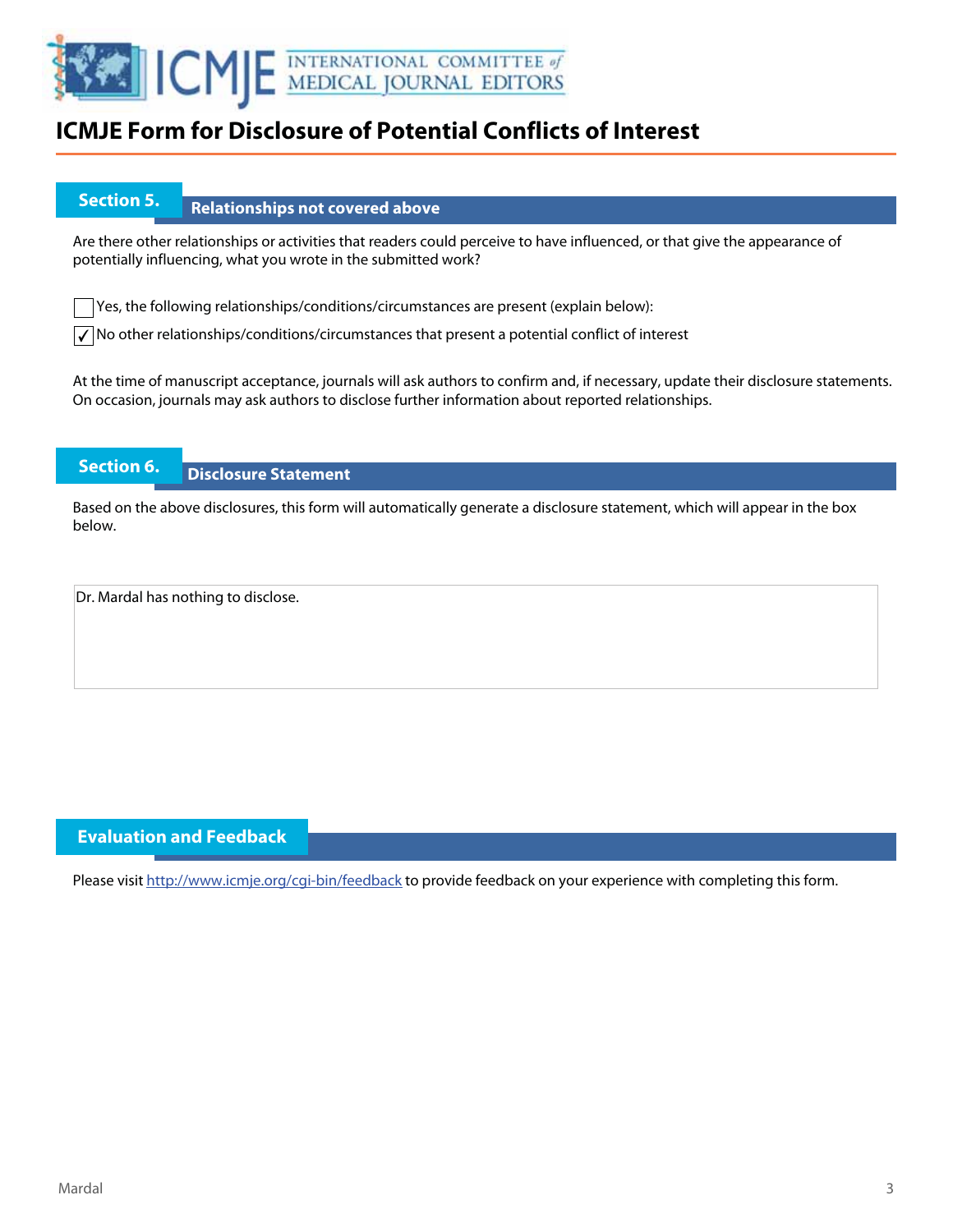

### **Instructions**

l

**The purpose of this form is to provide readers of your manuscript with information about your other interests that could influence how they receive and understand your work. The form is designed to be completed electronically and stored electronically. It contains programming that allows appropriate data display. Each author should submit a separate form and is responsible for the accuracy and completeness of the submitted information. The form is in six parts.** 

#### **Identifying information. 1.**

#### **The work under consideration for publication. 2.**

This section asks for information about the work that you have submitted for publication. The time frame for this reporting is that of the work itself, from the initial conception and planning to the present. The requested information is about resources that you received, either directly or indirectly (via your institution), to enable you to complete the work. Checking "No" means that you did the work without receiving any financial support from any third party -- that is, the work was supported by funds from the same institution that pays your salary and that institution did not receive third-party funds with which to pay you. If you or your institution received funds from a third party to support the work, such as a government granting agency, charitable foundation or commercial sponsor, check "Yes".

#### **Relevant financial activities outside the submitted work. 3.**

This section asks about your financial relationships with entities in the bio-medical arena that could be perceived to influence, or that give the appearance of potentially influencing, what you wrote in the submitted work. You should disclose interactions with ANY entity that could be considered broadly relevant to the work. For example, if your article is about testing an epidermal growth factor receptor (EGFR) antagonist in lung cancer, you should report all associations with entities pursuing diagnostic or therapeutic strategies in cancer in general, not just in the area of EGFR or lung cancer.

Report all sources of revenue paid (or promised to be paid) directly to you or your institution on your behalf over the 36 months prior to submission of the work. This should include all monies from sources with relevance to the submitted work, not just monies from the entity that sponsored the research. Please note that your interactions with the work's sponsor that are outside the submitted work should also be listed here. If there is any question, it is usually better to disclose a relationship than not to do so.

 For grants you have received for work outside the submitted work, you should disclose support ONLY from entities that could be perceived to be affected financially by the published work, such as drug companies, or foundations supported by entities that could be perceived to have a financial stake in the outcome. Public funding sources, such as government agencies, charitable foundations or academic institutions, need not be disclosed. For example, if a government agency sponsored a study in which you have been involved and drugs were provided by a pharmaceutical company, you need only list the pharmaceutical company.

#### **Intellectual Property. 4.**

This section asks about patents and copyrights, whether pending, issued, licensed and/or receiving royalties.

#### **Relationships not covered above. 5.**

Use this section to report other relationships or activities that readers could perceive to have influenced, or that give the appearance of potentially influencing, what you wrote in the submitted work.

### **Definitions.**

**Entity:** government agency, foundation, commercial sponsor, academic institution, etc.

**Grant:** A grant from an entity, generally [but not always] paid to your organization

**Personal Fees:** Monies paid to you for services rendered, generally honoraria, royalties, or fees for consulting , lectures, speakers bureaus, expert testimony, employment, or other affiliations

**Non-Financial Support:** Examples include drugs/equipment supplied by the entity, travel paid by the entity, writing assistance, administrative support, etc**.**

**Other:** Anything not covered under the previous three boxes **Pending:** The patent has been filed but not issued **Issued:** The patent has been issued by the agency **Licensed:** The patent has been licensed to an entity, whether earning royalties or not **Royalties:** Funds are coming in to you or your institution due to your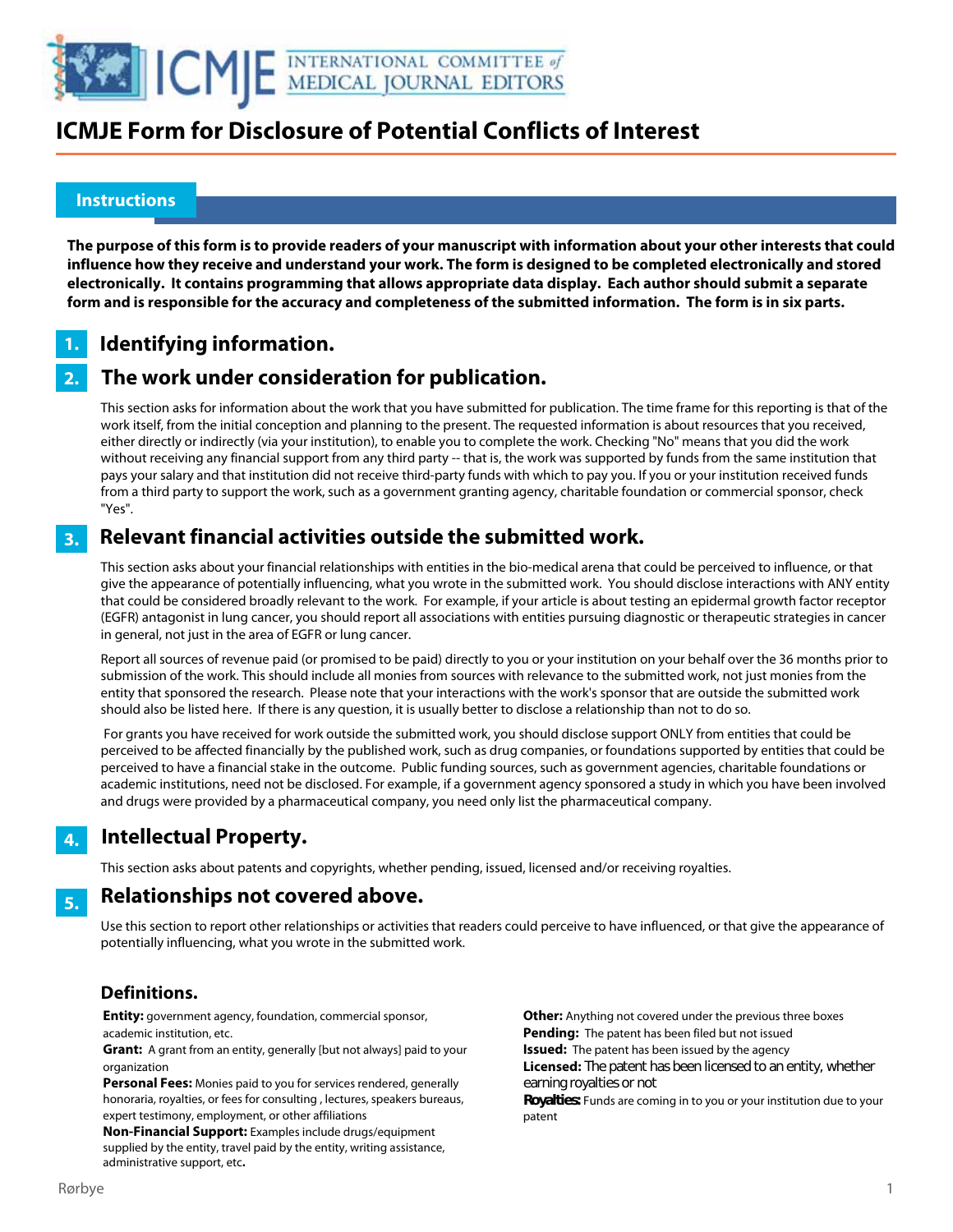

| <b>Section 1.</b><br><b>Identifying Information</b>                                                                  |                                              |                                             |
|----------------------------------------------------------------------------------------------------------------------|----------------------------------------------|---------------------------------------------|
| 1. Given Name (First Name)<br>Christina                                                                              | 2. Surname (Last Name)<br>Rørbye             | 3. Date<br>29-January-2018                  |
| 4. Are you the corresponding author?                                                                                 | $\sqrt{ NQ}$<br>Yes                          | Corresponding Author's Name<br>Ilda Amirian |
| 5. Manuscript Title<br>Posterior Reversibel Encefalopatisk Syndrom (PRES) - en MRI diagnose, som overses hos gravide |                                              |                                             |
| 6. Manuscript Identifying Number (if you know it)<br>UFL-01-18-0049                                                  |                                              |                                             |
|                                                                                                                      |                                              |                                             |
| <b>Section 2.</b>                                                                                                    | The Work Under Consideration for Publication |                                             |

Did you or your institution **at any time** receive payment or services from a third party (government, commercial, private foundation, etc.) for any aspect of the submitted work (including but not limited to grants, data monitoring board, study design, manuscript preparation, statistical analysis, etc.)?

| Are there any relevant conflicts of interest? | <b>Yes</b> |  | $\vert\bm\sqrt{}\vert$ No |
|-----------------------------------------------|------------|--|---------------------------|
|-----------------------------------------------|------------|--|---------------------------|

## **Relevant financial activities outside the submitted work. Section 3. Relevant financial activities outset**

Place a check in the appropriate boxes in the table to indicate whether you have financial relationships (regardless of amount of compensation) with entities as described in the instructions. Use one line for each entity; add as many lines as you need by clicking the "Add +" box. You should report relationships that were **present during the 36 months prior to publication**.

| Are there any relevant conflicts of interest? | <b>Yes</b> | $\sqrt{}$ No |
|-----------------------------------------------|------------|--------------|
|                                               |            |              |

# **Intellectual Property -- Patents & Copyrights**